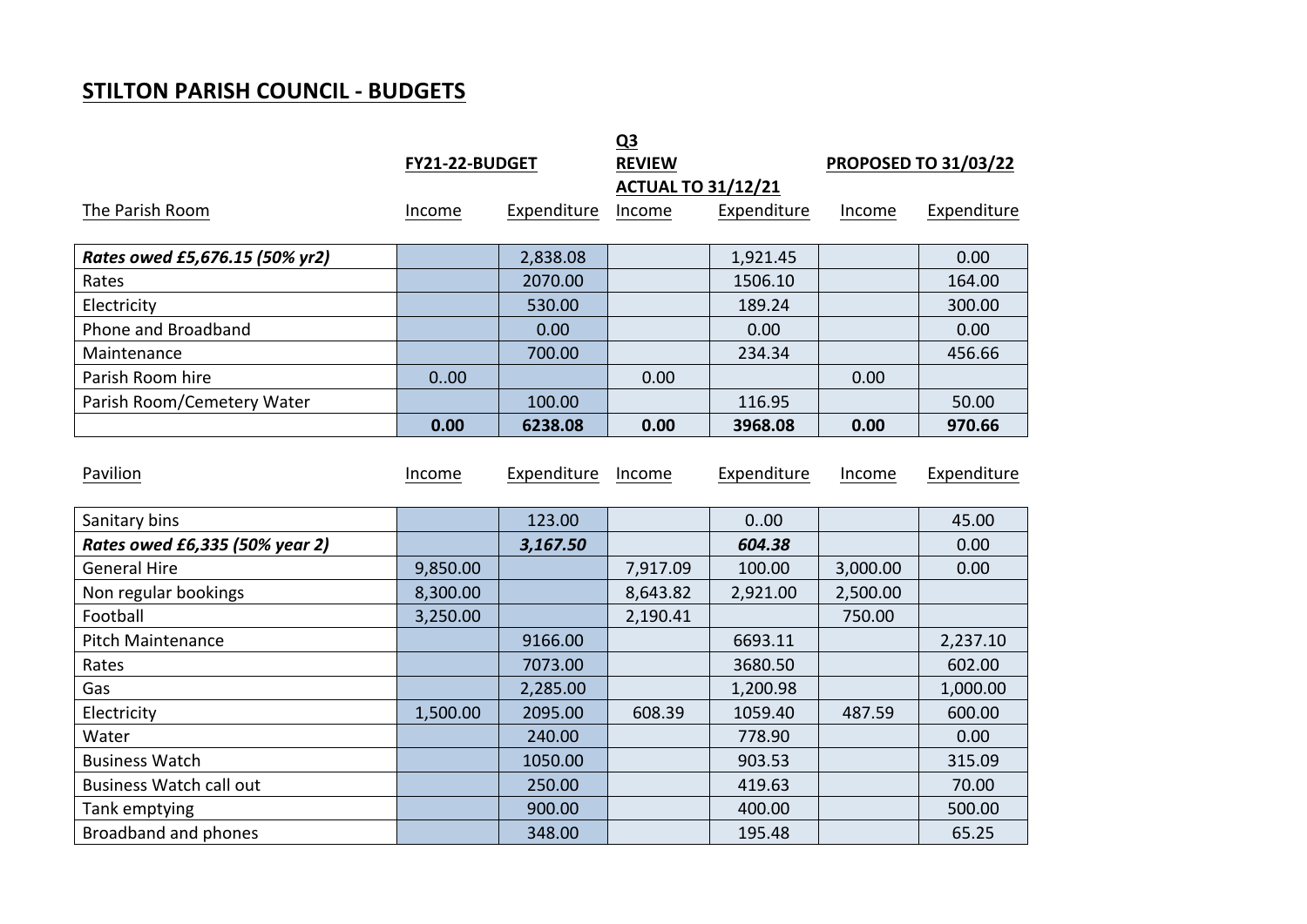| <b>Building Maintenance</b>          |            | 2000.00     | 95.56       | 2156.29     |         | 1200.00     |
|--------------------------------------|------------|-------------|-------------|-------------|---------|-------------|
| Consumables                          |            | 200.00      |             | 191.26      |         | 10.00       |
| Cleaning                             |            | 1800.00     |             | 988.75      |         | 600.00      |
| <b>Sundries</b>                      |            | 300.00      |             | 69.81       |         | 150.00      |
| <b>Pavilion Administrator</b>        |            | 7,045.00    |             | 5,102.96    |         | 1,942.04    |
| <b>Business Waste bins</b>           |            | 420.00      |             | 309.11      |         | 100.00      |
| Pav Ad - homeworking allowance       |            | 0.00        |             | 234.00      |         | 78.00       |
| <b>Pavilion Garden</b>               |            | 0.00        |             | 0.00        |         | 0.00        |
| Plumbing works                       |            | 0.00        |             | 000         |         | 0.00        |
| Security charge                      |            | 0.00        |             | 547.20      |         | 352.00      |
|                                      | 22900.00   | 38462.50    | 19455.27    | 28556.29    | 6737.59 | 9866.48     |
| Primary Income and Expenditure       | Income     | Expenditure | Income      | Expenditure | Income  | Expenditure |
| Precept                              | 115,518.00 |             | 115,518.00  |             | 0.00    |             |
| Loan Parish Room                     |            | 8,620.24    |             | 4,310.12    |         | 4,310.12    |
| Loan Pavilion                        |            | 24,175.98   |             | 24,175.98   |         | 0.00        |
| Reserves                             |            | 5,000.00    |             | 0.00        |         | 0.00        |
| VAT refund                           |            |             | 9,018.37    |             |         |             |
| Donations                            |            |             | 555.84      |             | 0.00    |             |
| Non PC funds (including playground   |            |             |             |             |         |             |
| grant)                               | 0.00       |             | 0.00        |             | 0.00    |             |
| CIL income                           | 0.00       |             | 000         |             | 0.00    |             |
| Covid grant (HDC)                    | 0.00       |             | $\mathbf 0$ |             | 0.00    |             |
| Contingency                          |            | 697.36      |             | 0.00        |         | 697.36      |
| <b>Small Grant Award</b>             |            | 500.00      |             | 250.00      |         | 250.00      |
| S137 spend                           |            | 0.00        |             | 0.00        |         | 0.00        |
|                                      | 115518.00  | 38,993.58   | 125,092.21  | 28,736.10   | 0.00    | 5,257.48    |
| Staff Costs, Fees and Headline Costs | Income     | Expenditure | Income      | Expenditure | Income  | Expenditure |

| $\sim$<br>-   |               |                      |                  |            |
|---------------|---------------|----------------------|------------------|------------|
| salar<br>т.∪Ј | ∟ler⊬<br>---- | ,00<br>ימר<br>$\sim$ | 10<br>$\sqrt{ }$ | ∩∩.<br>.OC |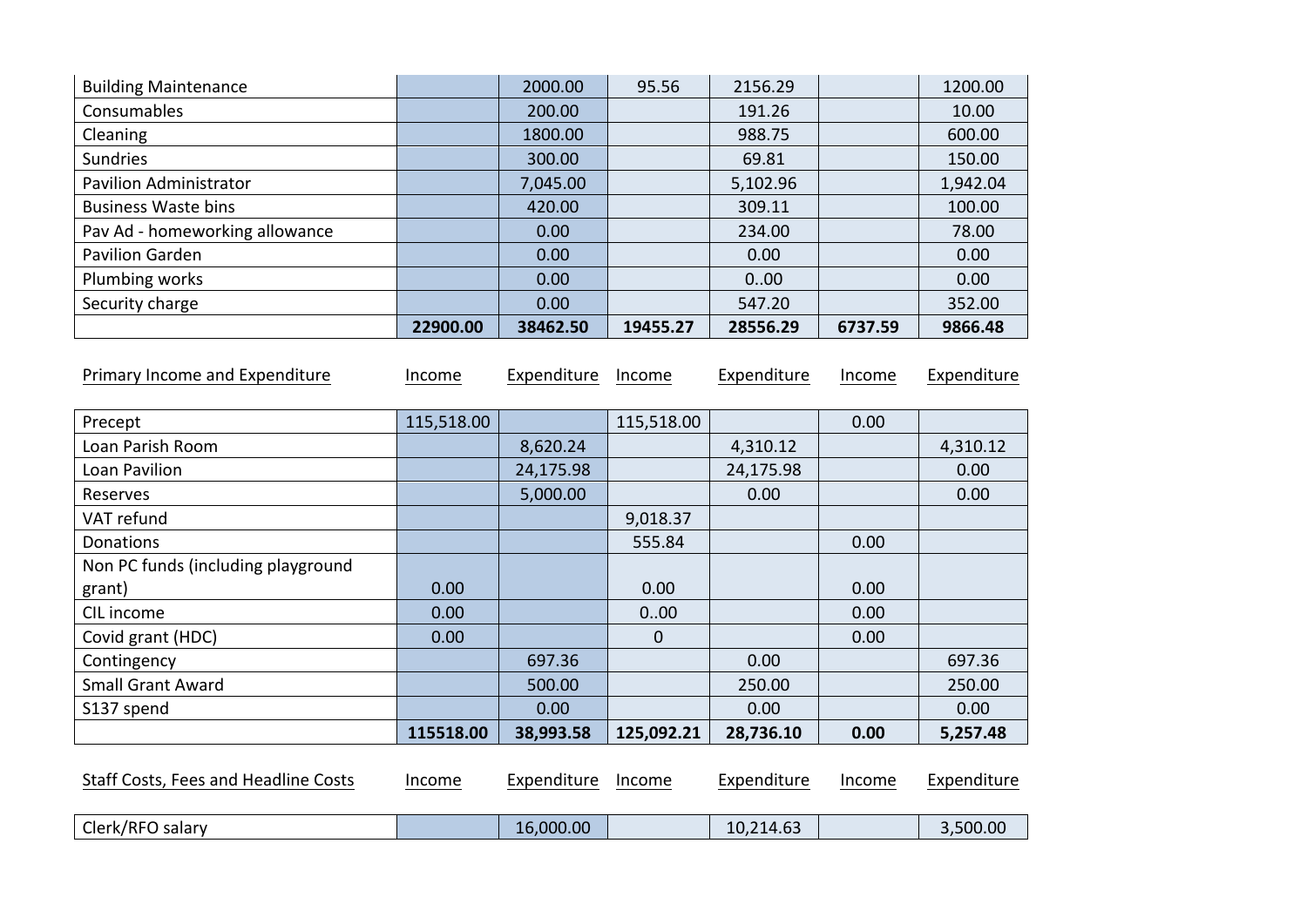| <b>Staff training</b>                |        | 150.00    |      | 10.50     |      | 50.00    |
|--------------------------------------|--------|-----------|------|-----------|------|----------|
| Audit fees                           |        | 800.00    |      | 750.00    |      | 0.00     |
| Insurance                            |        | 3,800.00  |      | 108.65    |      | 2,912.11 |
| Website                              |        | 190.00    |      | 180.00    |      | 0.00     |
| Email addresses                      |        | 120.00    |      | 142.01    |      | 41.97    |
| <b>Chairman's Allowance</b>          |        | 100.00    |      | 7.50      |      | 50.00    |
| CAPALC/SLCC                          |        | 1,250.00  |      | 222.95    |      | 850.00   |
| <b>Councillor Training</b>           |        | 500.00    |      | 355.00    |      | 145.00   |
| Stationery                           |        | 200.00    |      | 136.57    |      | 50.00    |
| Computer                             |        | 0.00      |      | 0.00      |      | 0.00     |
| Software purchases/licences/Zoom     |        | 770.00    |      | 651.16    |      | 0.00     |
| <b>Bank Charges</b>                  |        | 240.00    |      | 79.50     |      | 36.00    |
| <b>Election contingencies</b>        |        | 350.00    |      | 0.00      |      | 0.00     |
| Loyalty Refund Income                | 60.00  |           | 4.00 |           | 2.00 |          |
| Interest earned                      | 40.00  |           | 4.82 |           | 2.18 |          |
| <b>Employer Pension Contribution</b> |        | 270.00    |      | 257.74    |      | 67.56    |
| <b>HMRC</b> - employer NICS          |        | 980.00    |      | 915.99    |      | 220.92   |
| <b>Virtual Landline</b>              |        |           |      | 53.04     |      | 19.89    |
| Homeworking Allowance - Clerk        |        |           |      | 234.00    |      | 78.00    |
| ICCM membership                      |        |           |      | 0.00      |      | 0.00     |
| Parish Online - annual charge        |        |           |      | 0.00      |      | 135.00   |
| Scribe - Booking software            |        |           |      | 0.00      |      | 0.00     |
| Venue hire for meetings              |        |           |      | 118.75    |      | 62.50    |
|                                      | 100.00 | 25,720.00 | 8.82 | 14,437.99 | 4.18 | 8218.95  |

| Village & Green Spaces & Other | Income   | Expenditure | Income   | Expenditure | Income   | Expenditure |
|--------------------------------|----------|-------------|----------|-------------|----------|-------------|
| Amenities                      |          |             |          |             |          |             |
| LHI costs                      |          | 1500.00     |          | 0.00        |          | 0.00        |
| <b>CCC</b> contribution        | 1,285.16 |             | 0.00     |             | 1,323.71 |             |
| <b>Burials</b>                 | 2,000.00 |             | 4,560.00 |             | 650.00   |             |
| Skatepark maintenance          |          |             |          |             |          |             |
| Village Caretaker              |          | 6650.00     |          | 5082.48     |          | 1,750.00    |